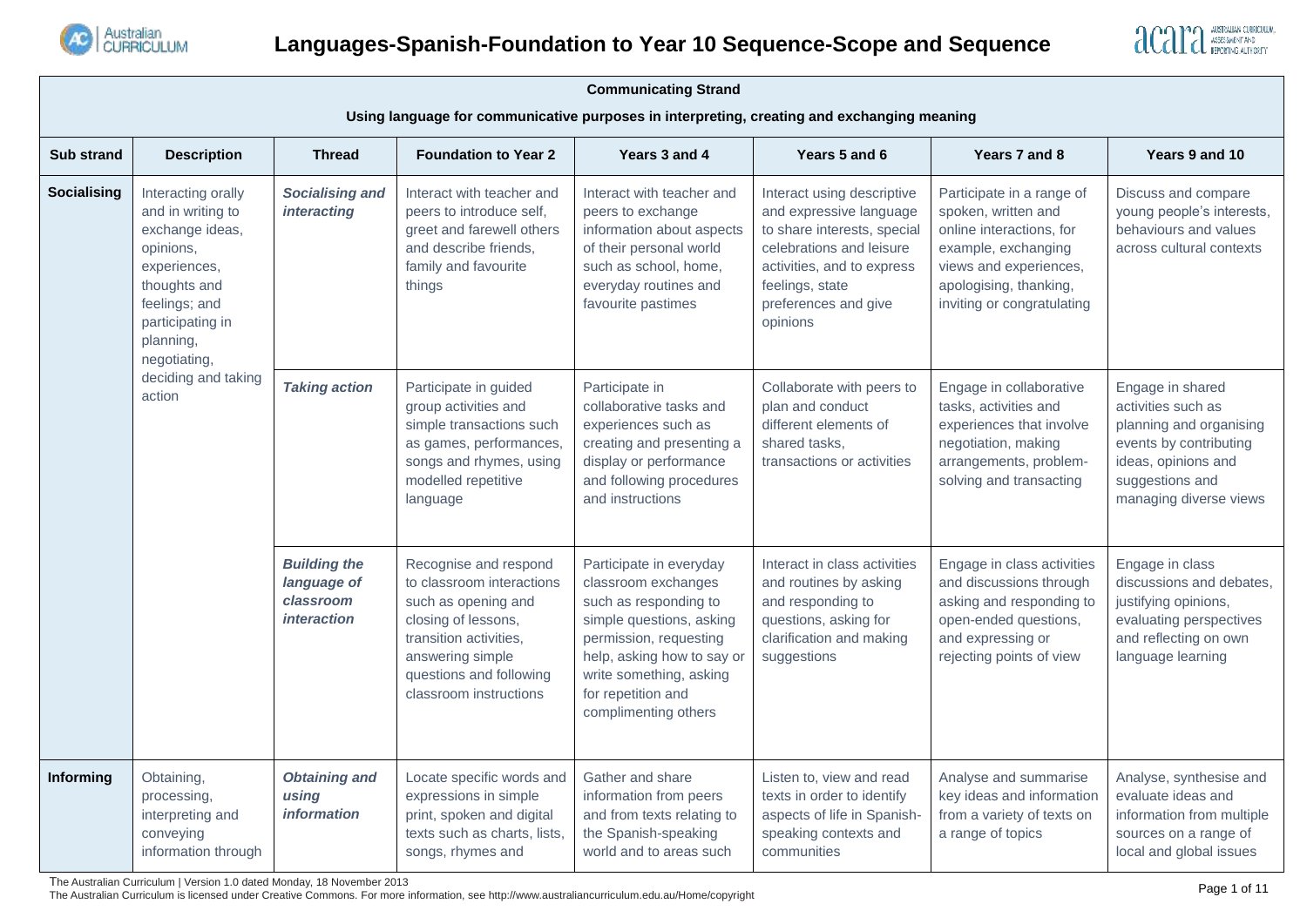



|                   | <b>Communicating Strand</b><br>Using language for communicative purposes in interpreting, creating and exchanging meaning                                             |                                                                           |                                                                                                                                                                                                                                                                                                                                   |                                                                                                                                                                |                                                                                                                                                                                                         |                                                                                                                                                                   |                                                                                                                       |  |  |
|-------------------|-----------------------------------------------------------------------------------------------------------------------------------------------------------------------|---------------------------------------------------------------------------|-----------------------------------------------------------------------------------------------------------------------------------------------------------------------------------------------------------------------------------------------------------------------------------------------------------------------------------|----------------------------------------------------------------------------------------------------------------------------------------------------------------|---------------------------------------------------------------------------------------------------------------------------------------------------------------------------------------------------------|-------------------------------------------------------------------------------------------------------------------------------------------------------------------|-----------------------------------------------------------------------------------------------------------------------|--|--|
| <b>Sub strand</b> | <b>Foundation to Year 2</b><br>Years 3 and 4<br>Years 5 and 6<br>Years 7 and 8<br>Years 9 and 10<br><b>Description</b><br><b>Thread</b>                               |                                                                           |                                                                                                                                                                                                                                                                                                                                   |                                                                                                                                                                |                                                                                                                                                                                                         |                                                                                                                                                                   |                                                                                                                       |  |  |
|                   | a range of oral,<br>written and<br>multimodal texts;<br>and developing and<br>applying knowledge                                                                      |                                                                           | stories, and use<br>information to complete<br>guided spoken and<br>written tasks                                                                                                                                                                                                                                                 | as home, school,<br>routines, responsibilities<br>and interests                                                                                                |                                                                                                                                                                                                         |                                                                                                                                                                   |                                                                                                                       |  |  |
|                   |                                                                                                                                                                       | <b>Conveying and</b><br>presenting<br><i>information</i>                  | Present factual<br>Present information about<br>information about self,<br>personal or shared<br>family, friends and<br>interests or experiences,<br>everyday objects using<br>using simple descriptive<br>simple statements and<br>language and supporting<br>resources such as tables,<br>support materials<br>lists and images |                                                                                                                                                                | Present information about<br>aspects of language and<br>culture in the Spanish-<br>speaking world for<br>specific audiences, using<br>diagrams, charts,<br>timelines and guided<br>reports              | Organise and present<br>information and ideas on<br>different topics, issues or<br>events, comparing<br>perspectives and<br>experiences                           | Convey information on a<br>range of issues using<br>different modes of<br>presentation to suit<br>different audiences |  |  |
| <b>Creating</b>   | Engaging with<br>imaginative<br>experience by<br>participating in<br>responding to and<br>creating a range of<br>texts, such as<br>stories, songs,<br>drama and music | <b>Participating in</b><br>and responding<br>to imaginative<br>experience | Participate in shared<br>reading, or viewing or<br>listening to short<br>imaginative texts and<br>respond through mime,<br>drawing and dance                                                                                                                                                                                      | Read, view and listen to<br>stories, children's<br>television programs and<br>songs and make simple<br>statements about<br>characters, themes and<br>reactions | Share and compare<br>understandings and<br>opinions about ideas<br>encountered in<br>imaginative Spanish-<br>language texts such as<br>works of art, fables,<br>performances and<br>television programs | Respond to a variety of<br>imaginative texts by<br>expressing opinions and<br>comparing the ways in<br>which people, places and<br>experiences are<br>represented | Engage with and review<br>creative texts, identifying<br>and explaining cultural<br>attitudes and key<br>messages     |  |  |
|                   |                                                                                                                                                                       | <b>Creating and</b><br>expressing<br>imaginative<br>experience            | Create and perform<br>simple imaginative texts<br>that involve repetitive<br>language, experimenting<br>with sound patterns,<br>rhymes and non-verbal<br>forms of expression                                                                                                                                                      | Create short imaginative<br>texts such as dialogues<br>and stories using<br>modelled language                                                                  | Produce a variety of texts<br>such as scripted<br>performances, raps and<br>digital stories using<br>imaginary characters,<br>places, ideas and events                                                  | Create texts about<br>imagined characters,<br>contexts and experiences<br>to engage and entertain<br>others                                                       | Produce a variety of<br>imaginative texts to<br>express ideas, attitudes<br>and values for a range of<br>audiences    |  |  |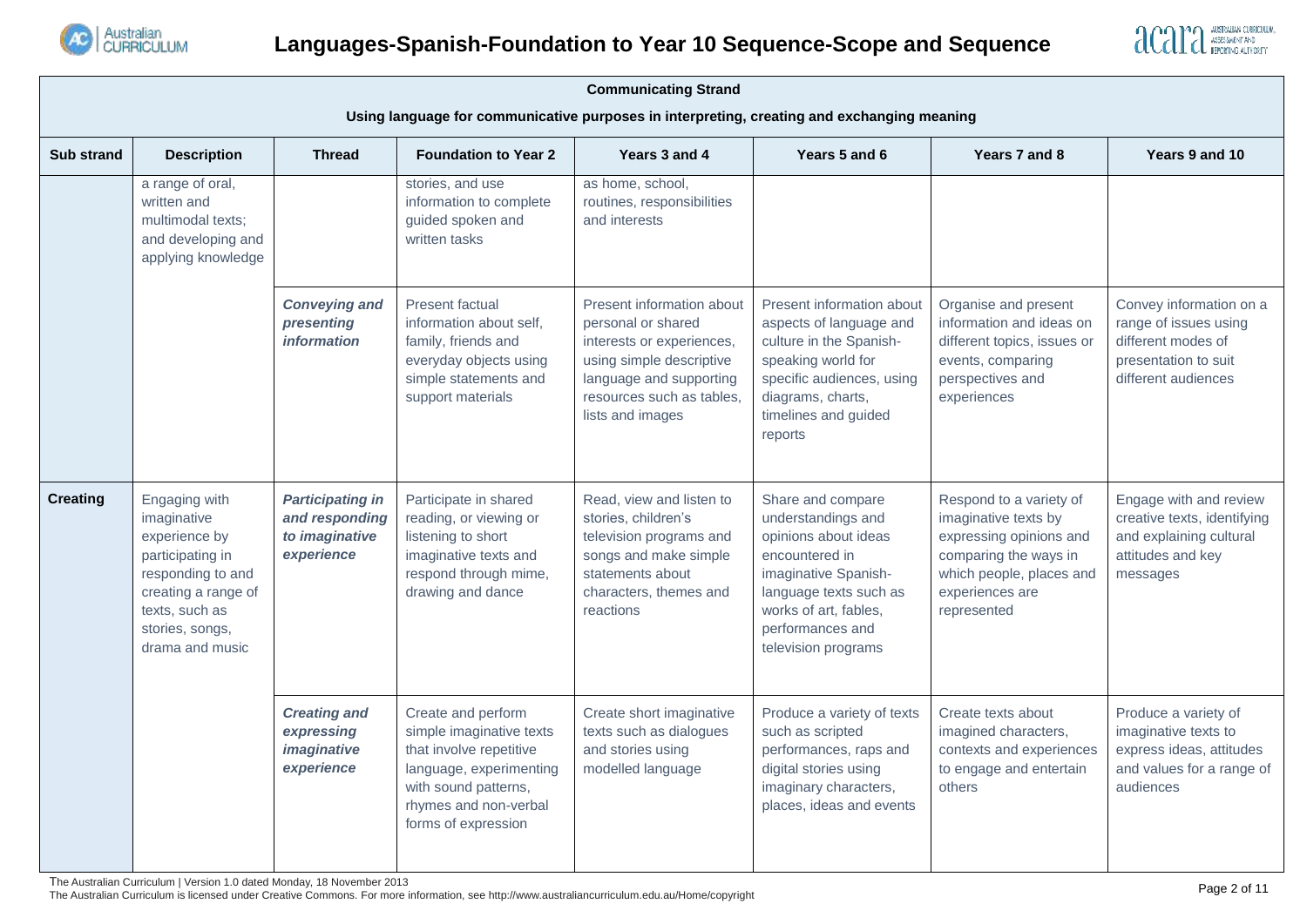



|                    | <b>Communicating Strand</b><br>Using language for communicative purposes in interpreting, creating and exchanging meaning                                                                                                                                                                                                                                                                                                                                                                                                    |                                                            |                                                                                                                                                                                           |                                                                                                                                                                                                   |                                                                                                                                |                                                                                                                                                           |                                                                                                                                                                                                             |  |  |  |
|--------------------|------------------------------------------------------------------------------------------------------------------------------------------------------------------------------------------------------------------------------------------------------------------------------------------------------------------------------------------------------------------------------------------------------------------------------------------------------------------------------------------------------------------------------|------------------------------------------------------------|-------------------------------------------------------------------------------------------------------------------------------------------------------------------------------------------|---------------------------------------------------------------------------------------------------------------------------------------------------------------------------------------------------|--------------------------------------------------------------------------------------------------------------------------------|-----------------------------------------------------------------------------------------------------------------------------------------------------------|-------------------------------------------------------------------------------------------------------------------------------------------------------------------------------------------------------------|--|--|--|
| <b>Sub strand</b>  | <b>Description</b><br><b>Foundation to Year 2</b><br>Years 3 and 4<br>Years 5 and 6<br>Years 7 and 8<br>Years 9 and 10<br><b>Thread</b>                                                                                                                                                                                                                                                                                                                                                                                      |                                                            |                                                                                                                                                                                           |                                                                                                                                                                                                   |                                                                                                                                |                                                                                                                                                           |                                                                                                                                                                                                             |  |  |  |
| <b>Translating</b> | Moving between<br><b>Translating and</b><br>Translate frequently used<br>languages and<br>explaining<br>words and simple<br>cultures orally and<br>phrases using visual cues<br>and resources such as<br>in writing,<br>word lists<br>recognising<br>different<br>interpretations and<br>explaining these to<br>others<br><b>Creating</b><br>Create simple print or<br><b>bilingual texts</b><br>digital texts that use both<br>Spanish and English,<br>such as labels, captions,<br>wall charts and picture<br>dictionaries |                                                            | Compare and explain<br>simple texts or<br>expressions in both<br>Spanish and English,<br>such as street signs,<br>advertisements, sayings<br>and greetings                                | Translate simple texts<br>that provide comparisons<br>between cultural aspects<br>of meaning-making in<br>Spanish and English and<br>note how language<br>cannot always be directly<br>translated | Translate and interpret a<br>range of texts, compare<br>own version with others'<br>and discuss reasons for<br>any variations  | Translate both Spanish<br>and English texts, and<br>discuss cultural and other<br>dimensions of the<br>process                                            |                                                                                                                                                                                                             |  |  |  |
|                    |                                                                                                                                                                                                                                                                                                                                                                                                                                                                                                                              |                                                            | Create bilingual texts<br>such as action games,<br>songs, stories or photo<br>captions, and identify and<br>discuss aspects of culture<br>represented in the texts                        | Create own bilingual texts<br>and learning resources,<br>such as displays, posters,<br>word banks and<br>glossaries for the<br>classroom/school<br>environment                                    | Produce short bilingual<br>texts such as digital<br>stories, comics and<br>blogs, and discuss how<br>language reflects culture | Create bilingual texts that<br>interpret aspects of<br>Australian language and<br>culture for Spanish-<br>speaking audiences                              |                                                                                                                                                                                                             |  |  |  |
| <b>Reflecting</b>  | Participating in<br>intercultural<br>exchange,<br>questioning<br>reactions and<br>assumptions; and<br>considering how<br>interaction shapes<br>communication and<br>identity                                                                                                                                                                                                                                                                                                                                                 | <b>Reflecting on</b><br><i>intercultural</i><br>experience | Recognise what aspects<br>of songs, stories, rhymes<br>and pictures from<br>Spanish-speaking<br>cultures may look or feel<br>similar or different to own<br>language(s) and<br>culture(s) | Interact in Spanish using<br>simple phrases and<br>expressions, recognising<br>how language reflects<br>cultural practices                                                                        | Compare ways of<br>communicating in<br>particular Australian and<br>Spanish-speaking<br>contexts                               | Reflect on intercultural<br>communication,<br>commenting on perceived<br>similarities and<br>differences in language<br>used and on aspects of<br>culture | Participate in intercultural<br>experiences, reflecting<br>on own ways of<br>communicating and<br>considering how<br>intercultural<br>communication involves<br>shared responsibility for<br>meaning-making |  |  |  |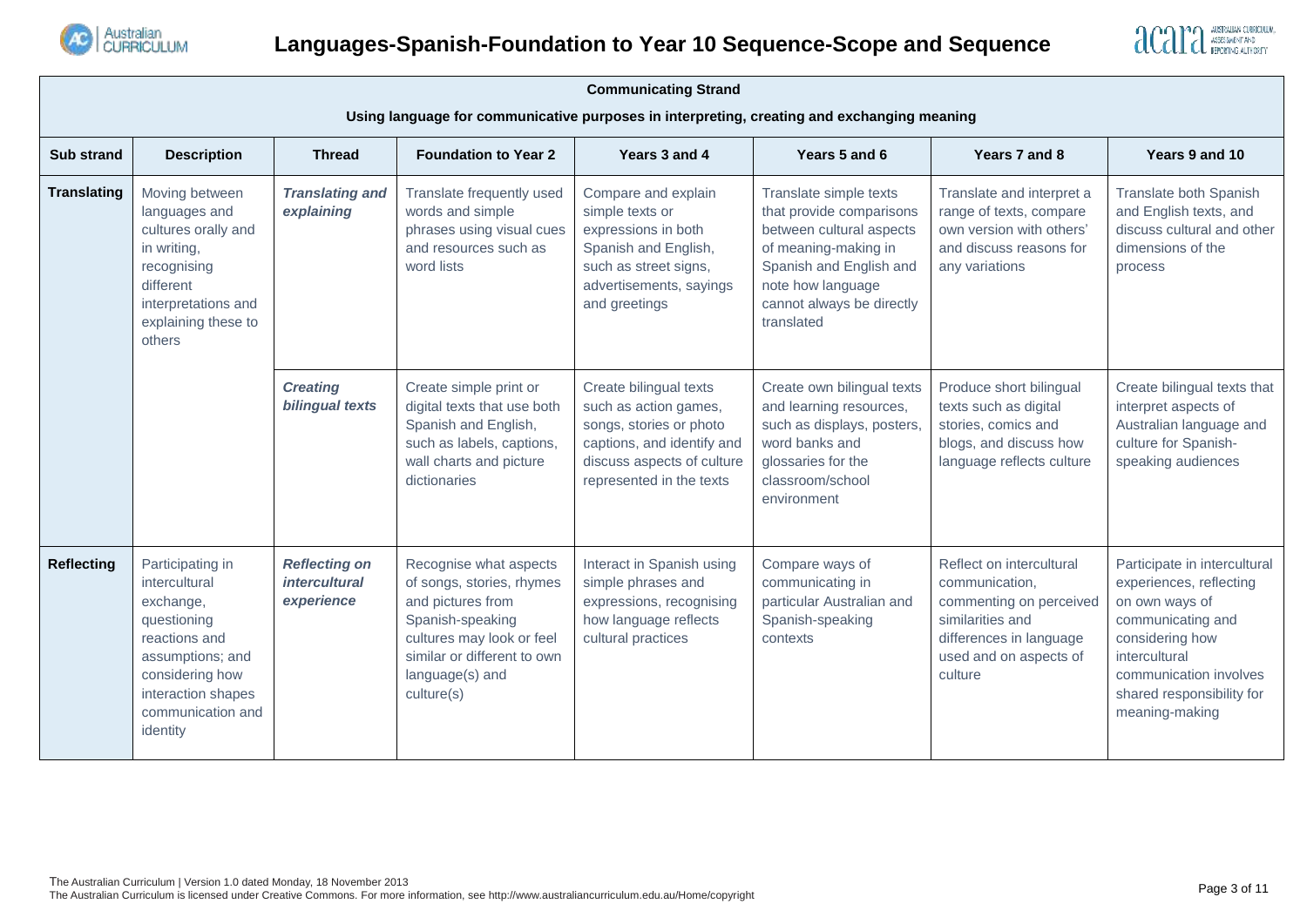



|                   | <b>Communicating Strand</b>                                                                                                      |                                                             |                                                                                                                                                |                                                                                                                                                                                                                                      |                                                                                                                                                                                    |                                                                                                                                                                     |                                                                                                                                                                        |  |  |  |
|-------------------|----------------------------------------------------------------------------------------------------------------------------------|-------------------------------------------------------------|------------------------------------------------------------------------------------------------------------------------------------------------|--------------------------------------------------------------------------------------------------------------------------------------------------------------------------------------------------------------------------------------|------------------------------------------------------------------------------------------------------------------------------------------------------------------------------------|---------------------------------------------------------------------------------------------------------------------------------------------------------------------|------------------------------------------------------------------------------------------------------------------------------------------------------------------------|--|--|--|
|                   | Using language for communicative purposes in interpreting, creating and exchanging meaning                                       |                                                             |                                                                                                                                                |                                                                                                                                                                                                                                      |                                                                                                                                                                                    |                                                                                                                                                                     |                                                                                                                                                                        |  |  |  |
| <b>Sub strand</b> | <b>Foundation to Year 2</b><br><b>Description</b><br>Years 3 and 4<br>Years 5 and 6<br>Years 7 and 8<br>Years 9 and 10<br>Thread |                                                             |                                                                                                                                                |                                                                                                                                                                                                                                      |                                                                                                                                                                                    |                                                                                                                                                                     |                                                                                                                                                                        |  |  |  |
|                   |                                                                                                                                  | <b>Identity in</b><br><i>intercultural</i><br>communication | Recognise themselves as<br>belonging to groups, for<br>example, 'my friends', 'my<br>class', 'my school', 'my<br>family' and 'my<br>community' | Explore own sense of<br>identity, for example, by<br>discussing membership of<br>groups such as a club, a<br>country or a language-<br>speaking community, and<br>how these elements of<br>identity are reflected in<br>language use | Discuss how it feels to<br>interact in a different<br>language, what they<br>understand by 'identity',<br>and whether learning<br>Spanish has any effect<br>on their sense of self | Identify significant<br>people, places, events<br>and influences in own<br>and others' lives and<br>explain why they are<br>important to their sense<br>of identity | Explore and compare<br>cultural traditions in both<br>the Spanish-speaking<br>world and their own<br>cultural contexts,<br>considering how these<br>influence identity |  |  |  |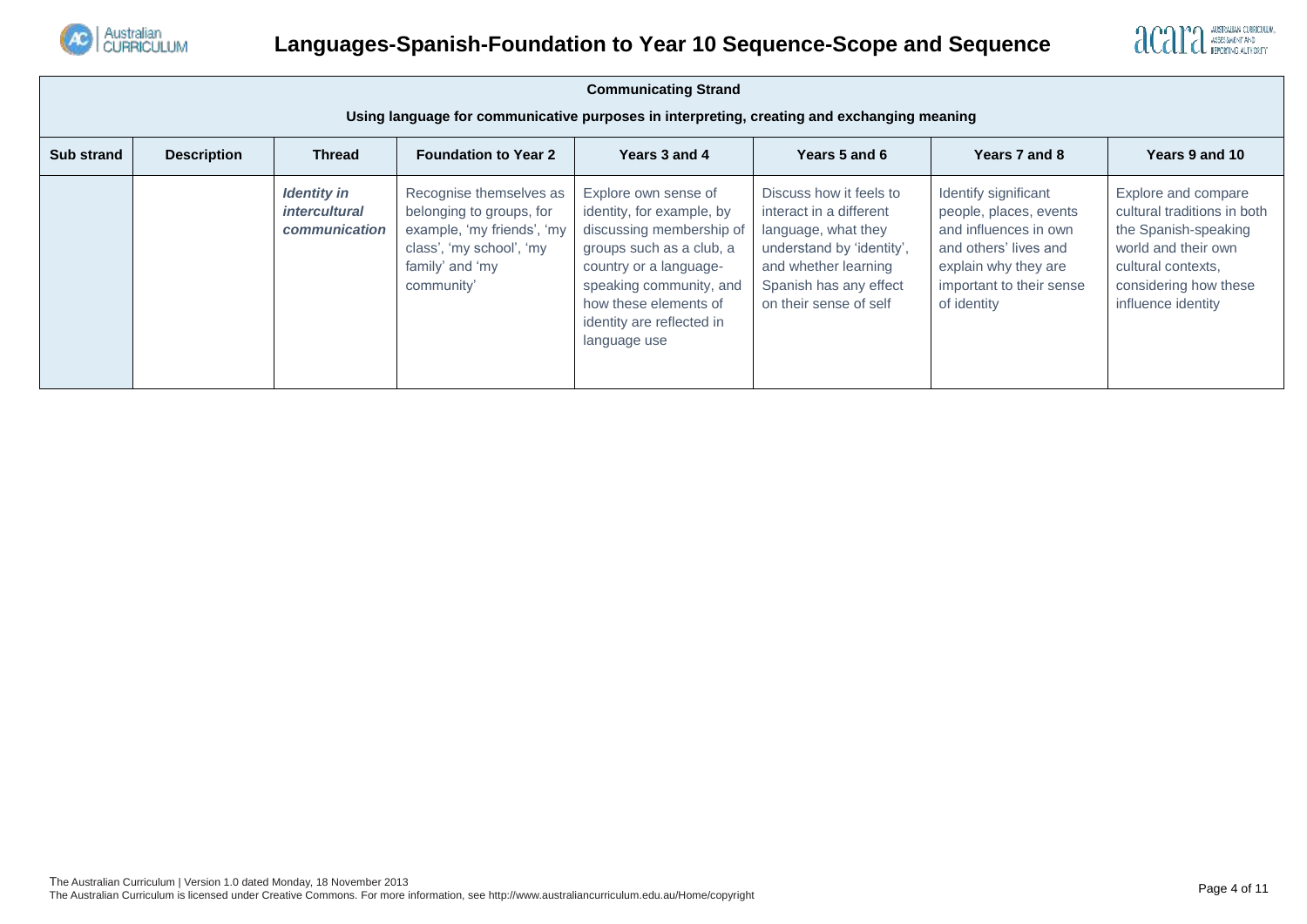



|                                         | <b>Understanding Strand</b><br>Analysing and understanding language and culture as resources for interpreting and shaping meaning in intercultural exchange.                              |                                                                                                 |                                                                                                                                                                                            |                                                                                                                                                                                                                       |                                                                                                                                                                                                              |                                                                                                                                                                                                                                          |                                                                                                                                                                                                                               |  |  |
|-----------------------------------------|-------------------------------------------------------------------------------------------------------------------------------------------------------------------------------------------|-------------------------------------------------------------------------------------------------|--------------------------------------------------------------------------------------------------------------------------------------------------------------------------------------------|-----------------------------------------------------------------------------------------------------------------------------------------------------------------------------------------------------------------------|--------------------------------------------------------------------------------------------------------------------------------------------------------------------------------------------------------------|------------------------------------------------------------------------------------------------------------------------------------------------------------------------------------------------------------------------------------------|-------------------------------------------------------------------------------------------------------------------------------------------------------------------------------------------------------------------------------|--|--|
| Sub<br><b>Strand</b>                    | <b>Description</b>                                                                                                                                                                        | <b>Foundation to Year 2</b><br>Years 3 and 4<br>Years 5 and 6<br>Years 7 and 8<br><b>Thread</b> |                                                                                                                                                                                            |                                                                                                                                                                                                                       |                                                                                                                                                                                                              |                                                                                                                                                                                                                                          |                                                                                                                                                                                                                               |  |  |
| <b>Systems</b><br><b>of</b><br>language | <b>Sound and writing</b><br>Understanding the<br>language system,<br><b>systems</b><br>including sound,<br>writing, grammar<br>and text<br><b>Grammatical</b><br>system and<br>vocabulary |                                                                                                 | Recognise and<br>reproduce the sounds<br>and rhythms of simple<br>spoken Spanish, noticing<br>how they are produced<br>and how they are<br>represented in writing                          | <b>Experiment with Spanish</b><br>pronunciation, intonation<br>and spelling rules,<br>including patterns<br>associated with<br>questions and<br>statements                                                            | Attend to the<br>pronunciation of sounds<br>and intonation patterns<br>used in social<br>interactions and apply<br>writing conventions such<br>as question and<br>exclamation marks                          | Develop more consistent<br>control of the rhythms<br>and intonation of spoken<br>Spanish and of the<br>features of the writing<br>system                                                                                                 | Recognise that<br>pronunciation, intonation,<br>rhythm and pace assist in<br>fluency and in meaning-<br>making in spoken<br>interactions                                                                                      |  |  |
|                                         |                                                                                                                                                                                           |                                                                                                 | Notice and apply<br>grammatical rules such<br>as those relating to<br>gender, simple verb<br>forms and definite articles<br>when describing people,<br>places, things and<br>relationships | Notice and apply<br>elements of Spanish<br>grammar such as<br>gender, singular/plural<br>forms, adjectives,<br>adverbs, verb forms,<br>pronouns and<br>prepositions in simple<br>spoken, written and<br>digital texts | Understand and use<br>grammatical elements<br>such as tenses.<br>pronouns, prepositions,<br>conjunctions, adverbs<br>and noun-adjective<br>agreements to construct<br>simple texts for different<br>purposes | Understand and control<br>grammatical structures<br>such as different forms of<br>the past tense, regular<br>and irregular verbs,<br>interrogative and<br>imperative moods, and<br>conjunctions in a range<br>of familiar types of texts | Apply complex<br>grammatical rules such<br>as those relating to<br>reflexive verbs and<br>subjunctive and<br>conditional moods, and<br>use cohesive devices to<br>link and extend ideas in<br>own spoken and written<br>texts |  |  |
|                                         |                                                                                                                                                                                           | <b>Text structure and</b><br>organisation                                                       | Understand that<br>language is organised as<br>'text' and recognise<br>features of familiar texts<br>such as charts, labels,<br>rhymes and stories                                         | Recognise that texts<br>such as stories, emails<br>and dialogues have<br>particular characteristic<br>features, and notice<br>similarities and<br>differences between<br>some Spanish and<br>English versions         | Identify how different<br>Spanish texts such as<br>comics, cartoons,<br>magazines or emails use<br>language in ways that<br>create different effects                                                         | Analyse the structure and<br>organisation of a range of<br>texts, particularly those<br>related to social and<br>informative media, for<br>example, blogs,<br>advertisements and text<br>messages                                        | Discuss the purpose and<br>features of a range of<br>texts, such as<br>informative,<br>argumentative or<br>persuasive texts, using<br>appropriate<br>metalanguage to identify<br>and describe<br>characteristics              |  |  |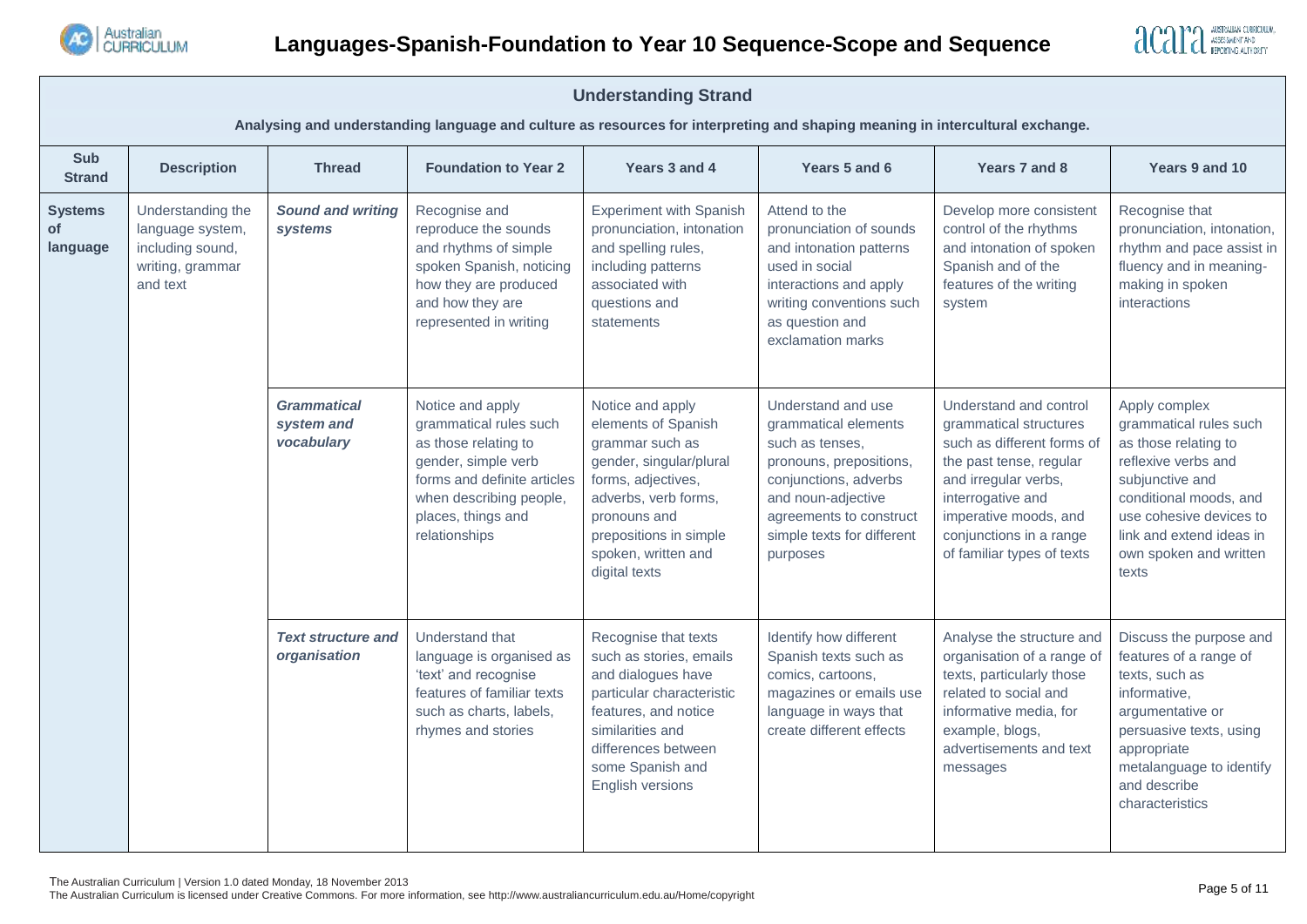



|                                        | <b>Understanding Strand</b>                                                                                                                                                                                                                                                                                                              |                                                                                |                                                                                                                                                                        |                                                                                                                            |                                                                                                                                                  |                                                                                                                                                                                                             |                                                                                                                                                                                   |  |  |  |
|----------------------------------------|------------------------------------------------------------------------------------------------------------------------------------------------------------------------------------------------------------------------------------------------------------------------------------------------------------------------------------------|--------------------------------------------------------------------------------|------------------------------------------------------------------------------------------------------------------------------------------------------------------------|----------------------------------------------------------------------------------------------------------------------------|--------------------------------------------------------------------------------------------------------------------------------------------------|-------------------------------------------------------------------------------------------------------------------------------------------------------------------------------------------------------------|-----------------------------------------------------------------------------------------------------------------------------------------------------------------------------------|--|--|--|
|                                        | Analysing and understanding language and culture as resources for interpreting and shaping meaning in intercultural exchange.                                                                                                                                                                                                            |                                                                                |                                                                                                                                                                        |                                                                                                                            |                                                                                                                                                  |                                                                                                                                                                                                             |                                                                                                                                                                                   |  |  |  |
| <b>Sub</b><br><b>Strand</b>            | <b>Description</b>                                                                                                                                                                                                                                                                                                                       | <b>Foundation to Year 2</b><br>Years 3 and 4<br>Years 5 and 6<br><b>Thread</b> |                                                                                                                                                                        |                                                                                                                            |                                                                                                                                                  | Years 7 and 8                                                                                                                                                                                               | Years 9 and 10                                                                                                                                                                    |  |  |  |
| Language<br>variation<br>and<br>change | <b>Understanding how</b><br>The variation of<br>languages vary in<br>language in use<br>use (register, style,<br>standard and non-<br>standard varieties)<br>and change over<br>time and from place<br>to place<br>The dynamic<br>nature of<br>language<br><b>Communicating in</b><br>the diversity of<br>the Spanish-<br>speaking world |                                                                                | Recognise that in<br>Spanish different words<br>and language forms are<br>used to address and<br>greet people according to<br>relationship, context and<br>time of day | Understand that<br>language use varies<br>according to the age and<br>relationship of<br>participants                      | Recognise that language<br>use varies according to<br>the contexts of situation<br>and culture                                                   | Examine how elements<br>of communication,<br>including gestures, facial<br>expressions and use of<br>silence, vary according to<br>context, situation and<br>relationships across<br>languages and cultures | Analyse how language<br>use in both spoken and<br>written modes varies<br>according to the<br>geographical location<br>and cultural profile of<br>Spanish-speaking<br>communities |  |  |  |
|                                        |                                                                                                                                                                                                                                                                                                                                          |                                                                                | Understand that the<br>English and Spanish<br>languages borrow words<br>from each other                                                                                | Recognise that<br>languages change with<br>use over time and<br>according to context                                       | Understand that the<br>Spanish language<br>constantly changes due<br>to contact with other<br>languages and the<br>impact of new<br>technologies | Understand the dynamic<br>nature of languages                                                                                                                                                               | Understand and analyse<br>the power of language to<br>influence people, actions,<br>values and beliefs                                                                            |  |  |  |
|                                        |                                                                                                                                                                                                                                                                                                                                          |                                                                                | Recognise that Spanish<br>is one of many<br>languages spoken<br>around the world and in<br>Australia                                                                   | Identify the variety of<br>languages represented in<br>the school, local<br>community and general<br>Australian population | Recognise that the<br>Spanish language has<br>different forms, roles and<br>functions in different<br>contexts and<br>communities                | Investigate the nature<br>and extent of Spanish<br>language use in both<br>Australian and global<br>contexts                                                                                                | Investigate the variety of<br>languages used in<br>different communities in<br>the Spanish-speaking<br>world, for example,<br>Mapudungun,<br>Basque/Euskera and<br>Náhuatl        |  |  |  |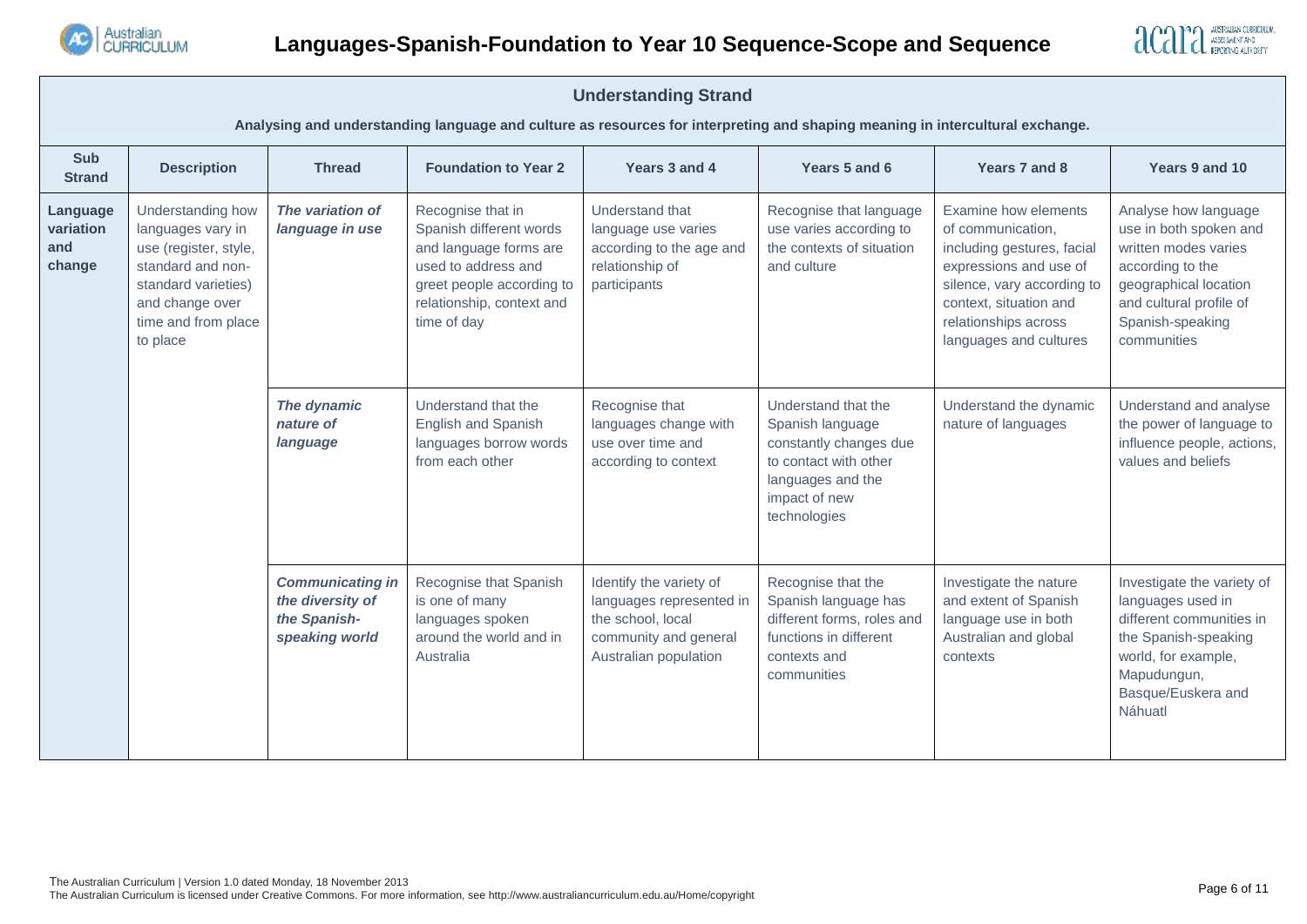



|                                       | <b>Understanding Strand</b>                                                                                                             |                                                     |                                                                                                                                        |                                                                                                                                                                   |                                                                                                                                                       |                                                                                                                                           |                                                                                                                   |  |  |
|---------------------------------------|-----------------------------------------------------------------------------------------------------------------------------------------|-----------------------------------------------------|----------------------------------------------------------------------------------------------------------------------------------------|-------------------------------------------------------------------------------------------------------------------------------------------------------------------|-------------------------------------------------------------------------------------------------------------------------------------------------------|-------------------------------------------------------------------------------------------------------------------------------------------|-------------------------------------------------------------------------------------------------------------------|--|--|
|                                       |                                                                                                                                         |                                                     |                                                                                                                                        |                                                                                                                                                                   | Analysing and understanding language and culture as resources for interpreting and shaping meaning in intercultural exchange.                         |                                                                                                                                           |                                                                                                                   |  |  |
| <b>Sub</b><br><b>Strand</b>           | <b>Description</b><br><b>Foundation to Year 2</b><br><b>Thread</b><br>Years 3 and 4<br>Years 5 and 6<br>Years 7 and 8<br>Years 9 and 10 |                                                     |                                                                                                                                        |                                                                                                                                                                   |                                                                                                                                                       |                                                                                                                                           |                                                                                                                   |  |  |
| Role of<br>language<br>and<br>culture | Analysing and<br>understanding the<br>role of language<br>and culture in the<br>exchange of<br>meaning                                  | The relationship<br>between language<br>and culture | Notice some differences<br>and similarities in cultural<br>practices between<br>Spanish speakers and<br>Australian-English<br>speakers | Discuss examples of<br>ways in which the<br>cultures of Spanish<br>speakers influence<br>everyday interactions<br>such as expressions of<br>respect and affection | Reflect on own language<br>use at home, at school<br>and in the community.<br>considering how this may<br>be interpreted by young<br>Spanish speakers | Reflect on how cultural<br>values and ideas are<br>embedded in language<br>and influence<br>intercultural interactions<br>and experiences | Understand and describe<br>ways in which language<br>and culture are<br>interrelated and influence<br>each other. |  |  |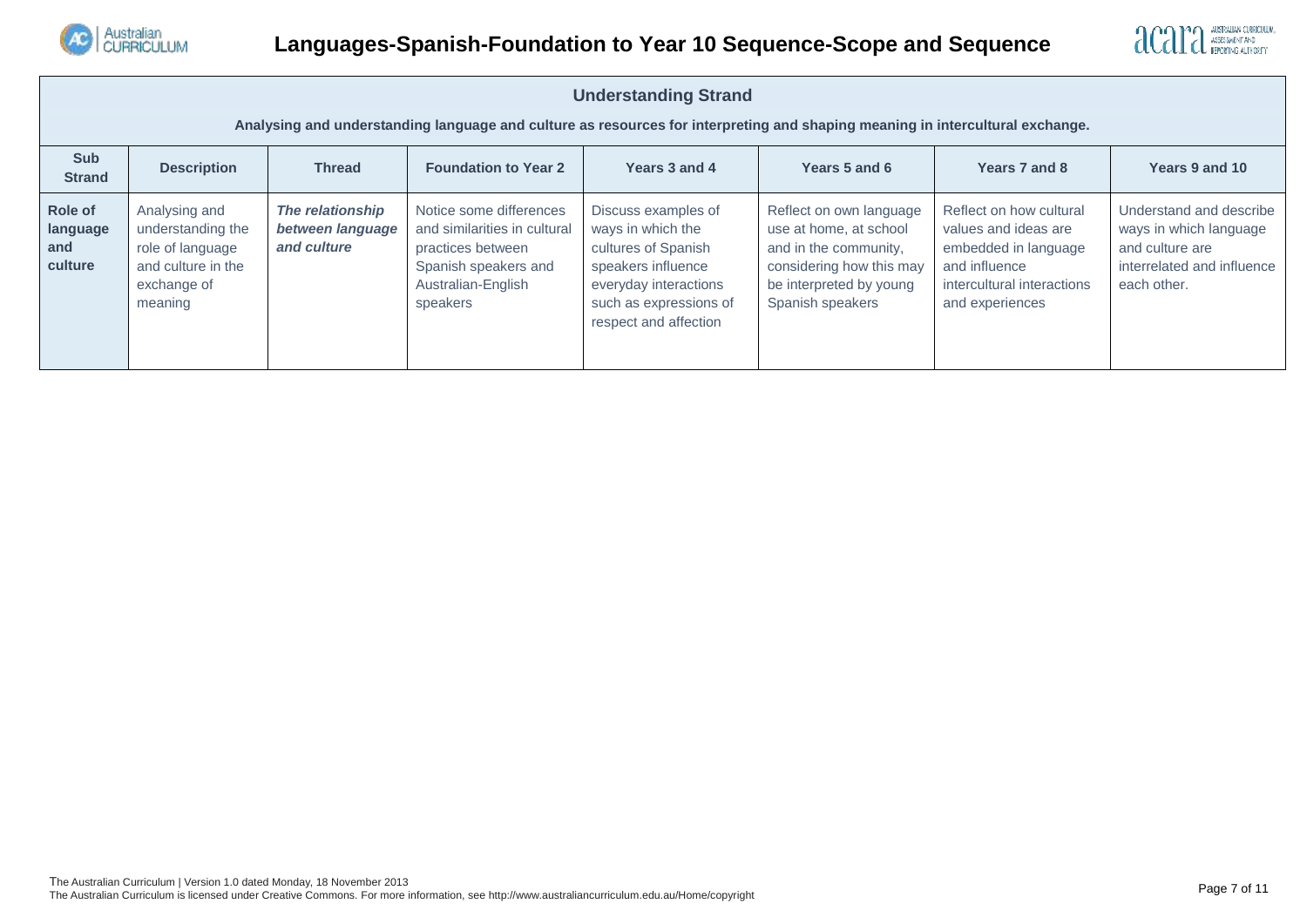



## **Languages Spanish – year 7-10 (Year 7 Entry) Scope and Sequence**

|                                                                       | <b>Communicating Strand</b><br>Using language for communicative purposes in interpreting, creating and exchanging meaning |                                                                        |                                                                                                                                                                                 |                                                                                                                                                                            |  |  |  |  |  |  |
|-----------------------------------------------------------------------|---------------------------------------------------------------------------------------------------------------------------|------------------------------------------------------------------------|---------------------------------------------------------------------------------------------------------------------------------------------------------------------------------|----------------------------------------------------------------------------------------------------------------------------------------------------------------------------|--|--|--|--|--|--|
| <b>Sub Strand</b>                                                     | <b>Description</b>                                                                                                        | <b>Thread</b>                                                          | Years 7 and 8                                                                                                                                                                   | Years 9 and 10                                                                                                                                                             |  |  |  |  |  |  |
| Socialising<br>ideas, opinions,<br>and feelings; and<br>taking action | Interacting orally and in<br>writing to exchange<br>experiences, thoughts                                                 | <b>Socialising and</b><br><i>interacting</i>                           | Interact with teacher and peers to exchange information<br>about self, family, friends and leisure activities, and to<br>express feelings, likes and dislikes                   | Socialise and exchange and compare ideas and opinions in<br>relation to issues relevant to their own lives and interests,<br>such as relationships, events and aspirations |  |  |  |  |  |  |
|                                                                       | participating in planning,<br>negotiating, deciding and                                                                   | <b>Taking action</b>                                                   | Participate in collaborative activities and events that involve<br>planning, making arrangements, transacting and negotiating                                                   | Negotiate with peers to plan and take action on local and<br>global issues and to engage in different forms of spoken,<br>written and digital transactions                 |  |  |  |  |  |  |
|                                                                       |                                                                                                                           | <b>Building the language</b><br>of classroom<br><i>interaction</i>     | Participate in classroom routines and interactions by<br>following instructions, asking and answering questions and<br>expressing opinions                                      | Plan and evaluate collaborative activities and tasks that<br>involve expressing and comparing opinions                                                                     |  |  |  |  |  |  |
| Informing                                                             | Obtaining, processing,<br>interpreting and<br>conveying information<br>through a range of oral,                           | <b>Obtaining and using</b><br><i>information</i>                       | Obtain factual information from a range of spoken, written<br>and digital texts, identify key points and use the information<br>in new ways                                     | Analyse and interpret information, ideas and perspectives<br>obtained from a range of spoken, written and digital texts and<br>present these in new forms                  |  |  |  |  |  |  |
|                                                                       | written and multimodal<br>texts; and developing and<br>applying knowledge                                                 | <b>Conveying and</b><br>presenting information                         | Present information on selected topics in spoken, written and<br>digital forms                                                                                                  | Organise and present critical perspectives on information<br>obtained from different sources to a variety of audiences                                                     |  |  |  |  |  |  |
| <b>Creating</b>                                                       | Engaging with<br>imaginative experience<br>by participating in<br>responding to and<br>creating a range of texts,         | <b>Participating in and</b><br>responding to<br>imaginative experience | Engage with imaginative and creative texts such as<br>narratives, poems, songs, films or comics, comparing<br>favourite elements and discussing characters, events and<br>ideas | Respond to a range of imaginative oral, print and digital texts<br>by interpreting or modifying them to express own ideas and<br>feelings                                  |  |  |  |  |  |  |
|                                                                       | such as stories, songs,<br>drama and music                                                                                | <b>Creating and</b><br>expressing imaginative<br>experience            | Create short imaginative texts such as cartoons, raps and<br>stories to communicate own ideas, experiences and<br>emotions                                                      | Express creative ideas and imagined experiences that relate<br>to the cultures of Spanish-speaking communities using a<br>variety of texts                                 |  |  |  |  |  |  |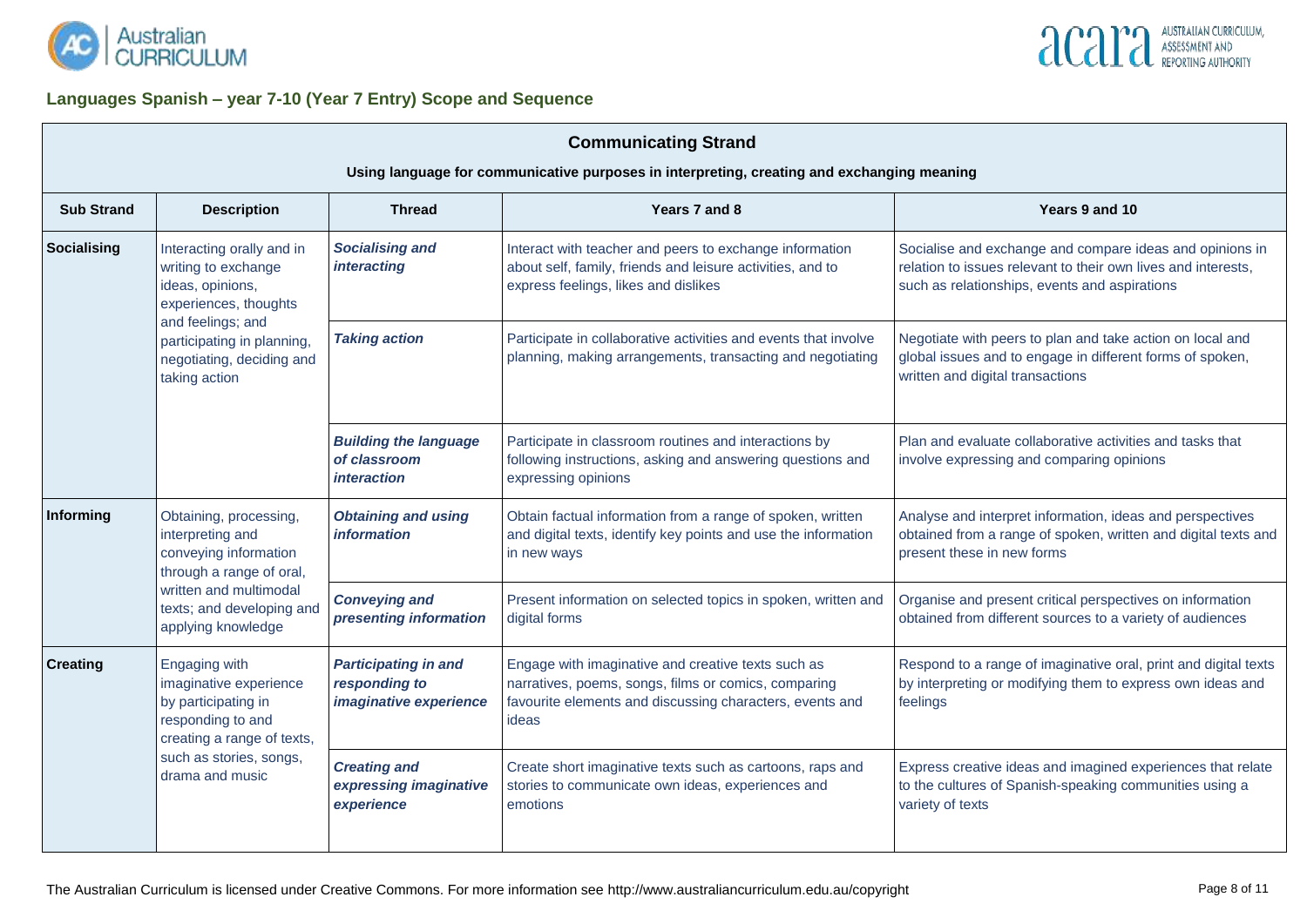



## **Communicating Strand**

**Using language for communicative purposes in interpreting, creating and exchanging meaning**

| <b>Sub Strand</b>  | <b>Description</b>                                                                                                                               | <b>Thread</b>                                     | Years 7 and 8                                                                                                                                                                      | Years 9 and 10                                                                                                                                                       |
|--------------------|--------------------------------------------------------------------------------------------------------------------------------------------------|---------------------------------------------------|------------------------------------------------------------------------------------------------------------------------------------------------------------------------------------|----------------------------------------------------------------------------------------------------------------------------------------------------------------------|
| <b>Translating</b> | Moving between<br>languages and cultures<br>orally and in writing,<br>recognising different<br>interpretations and<br>explaining these to others | <b>Translating and</b><br>explaining              | Translate and compare simple texts such as public signs,<br>menus and advertisements in Spanish and English, noticing<br>that it is not always possible to translate word for word | Translate texts from Spanish into English and vice versa,<br>noticing and explaining words or expressions that are<br>culturally specific and difficult to translate |
|                    |                                                                                                                                                  | <b>Creating bilingual texts</b>                   | Create simple bilingual texts such as learning resources,<br>online announcements, games and displays for use in the<br>classroom, school or wider community                       | Create bilingual texts such as displays, explanatory or<br>promotional material or performances for immediate and<br>virtual environments                            |
| <b>Reflecting</b>  | Participating in<br>intercultural exchange,<br>questioning reactions and<br>assumptions; and                                                     | <b>Reflecting on</b><br>intercultural experience  | Notice while participating in intercultural activities that<br>interaction involves culture as well as language                                                                    | Consider own reactions when engaging with Spanish<br>speakers and resources and how these may reflect aspects<br>of own language and culture                         |
|                    | considering how<br>interaction shapes<br>communication and<br>identity                                                                           | <b>Identity in intercultural</b><br>communication | Consider how aspects of identity such as family background,<br>age and interests impact on intercultural exchange                                                                  | Consider and discuss the relationship between language,<br>culture and identity                                                                                      |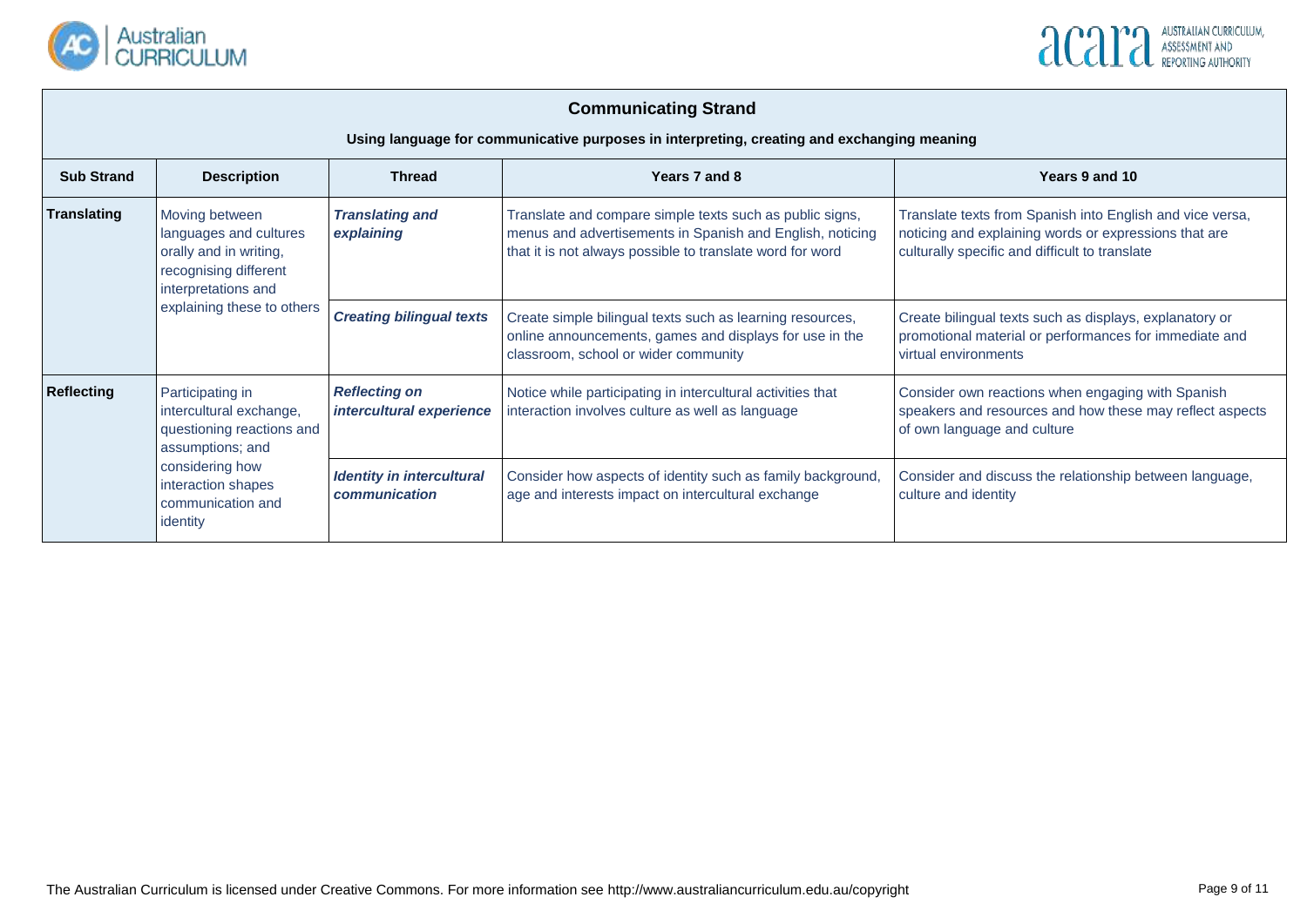



## **Understanding Strand**

**Analysing and understanding language and culture as resources for interpreting and shaping meaning in intercultural exchange**

| <b>Sub Strand</b>                        | <b>Description</b>                                                                           | <b>Thread</b>                                               | Years 7 and 8                                                                                                                                                                                                                                                                      | Years 9 and 10                                                                                                                                                                                                                                 |
|------------------------------------------|----------------------------------------------------------------------------------------------|-------------------------------------------------------------|------------------------------------------------------------------------------------------------------------------------------------------------------------------------------------------------------------------------------------------------------------------------------------|------------------------------------------------------------------------------------------------------------------------------------------------------------------------------------------------------------------------------------------------|
| <b>Systems of</b><br>language            | Understanding the<br>language system,<br>including sound, writing,<br>grammar and text       | <b>Sound and writing</b><br>systems                         | Notice the role and importance of pronunciation and<br>intonation in Spanish, for example, to distinguish between<br>statements, questions and exclamations, and understand<br>Spanish writing conventions such as inverted question marks<br>at the start of questions            | Recognise and apply rules of Spanish pronunciation, stress<br>and intonation, demonstrating awareness of differences in<br>accent and pronunciation across the Spanish-speaking world,<br>and use appropriate writing conventions              |
|                                          |                                                                                              | <b>Grammatical system</b><br>and vocabulary                 | Understand and use the main elements of the Spanish<br>grammatical system, including definite and indefinite<br>articles, gender and number agreement, present tense<br>of regular and common irregular verbs, and simple<br>sentence construction, paying attention to word order | Extend knowledge of and use more complex features<br>and patterns of the Spanish grammatical system<br>including possessive, demonstrative, object and relative<br>pronouns; compound and simple past tenses, future<br>and conditional tenses |
|                                          |                                                                                              | <b>Text structure and</b><br>organisation                   | Recognise and describe features of familiar types of<br>texts, and notice how these contribute to the making of<br>meaning                                                                                                                                                         | Analyse textual features of spoken, written and digital<br>texts and consider how they shape meaning and<br>influence response                                                                                                                 |
| Language<br>variation and<br>change      | Understanding how<br>languages vary in use<br>(register, style, standard<br>and non-standard | The variation of<br>language in use                         | Understand that Spanish, like all languages, is used in<br>different ways according to roles, relationships and social and<br>cultural contexts                                                                                                                                    | Recognise that Spanish is used in a variety of ways to<br>achieve different purposes in different contexts                                                                                                                                     |
|                                          | varieties) and change<br>over time and from place<br>to place                                | The dynamic and<br>influential nature of<br>language        | Understand the dynamic nature of languages                                                                                                                                                                                                                                         | Examine ongoing changes in Spanish as a language of<br>local and international communication, considering the<br>power of language to both influence and reflect culture                                                                       |
| <b>Role of</b><br>Language and<br>Change |                                                                                              | <b>Diversity in the</b><br><b>Spanish-speaking</b><br>world | Recognise that Spanish is a global language that is spoken in<br>a variety of forms in different communities around the world,<br>including Australia                                                                                                                              | Understand how language diversity reflects local and global<br>variations in social and cultural histories                                                                                                                                     |